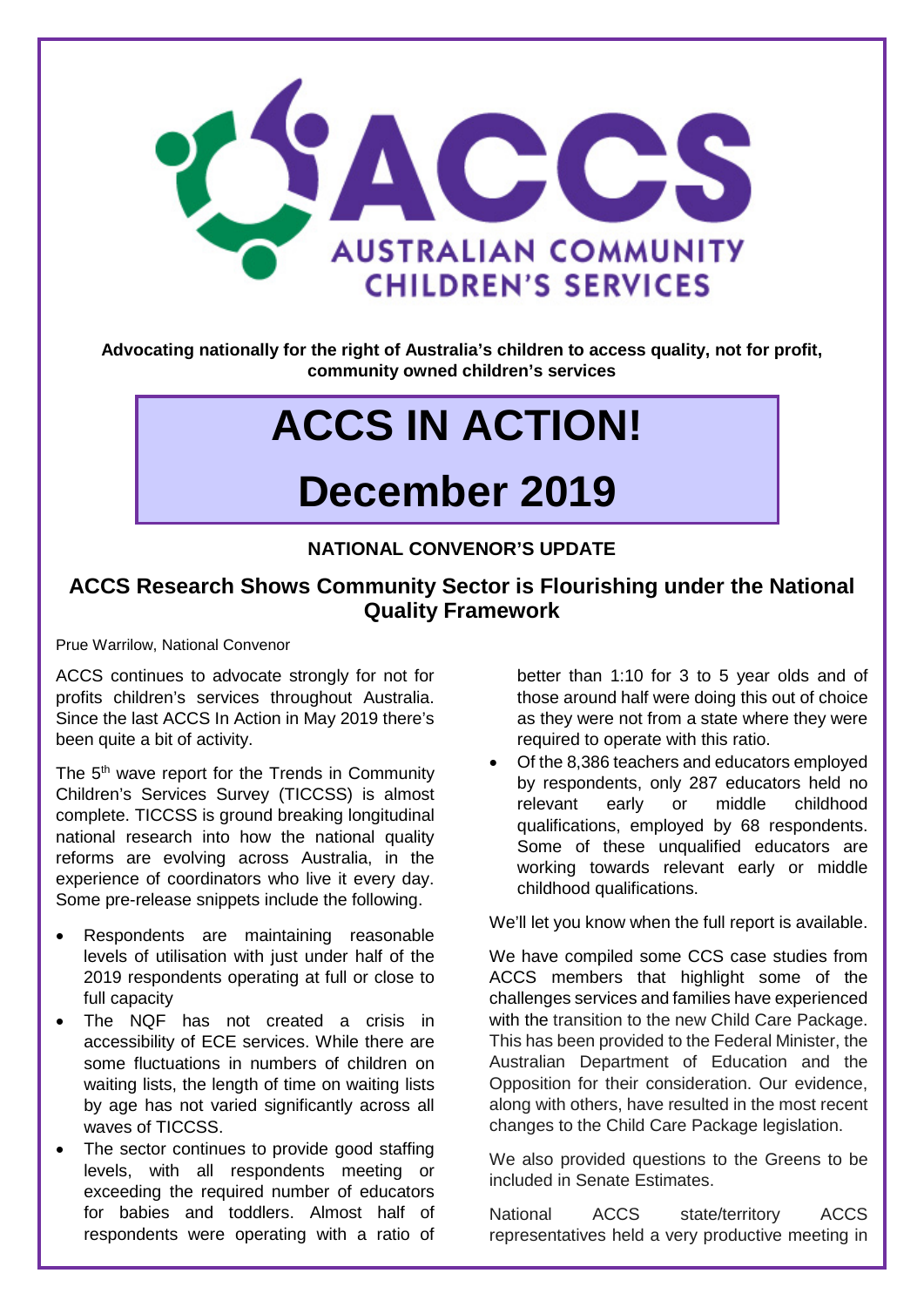Adelaide on 7-8 November 2019 to discuss national advocacy. During this time we also met with the Amanda Rishworth, the Shadow Minister for Early Childhood Education and Development and Senator Marielle Smith.

Other important advocacy actions we have taken include:

- Joint advocacy for continuation of NQA National Partnership Agreements
- Participation in consultations NQF Review; formation of National Centre for Prevention of Child Sexual Abuse; AEU forum on ECE funding
- Representation in the VET sector including forming an ACCS position on the proposed introduction of Cert II
- Submission to Senate Education & Employment Legislation Committee inquiry into Family Assistance Legislation Amendment (Building on the Child Care Package) Bill 2019

This year we also said farewell to Lynne Wannan, who was a former National Convenor of ACCS. Lynne passed away in June 2019. Lynne made a significant contribution to community owned children's services. You can read more about Lynne in our recent special edition of ACCS In Action! dedicated to memories of Lynne Wannan and her significant service to community owned children's services

We are working hard at revitalising the Queensland ACCS branch and there is now a regular cohort of Queensland community owned children's services that meet together for advocacy.

Looking ahead we are in the planning stages of our next national face to face meeting in Canberra early in 2020.

I hope you all have a safe and festive holiday season; and I look forward to more community owed children's services advocacy in 2020.

#### **ACCS NATIONAL COUNCIL MEETING WITH ALP**

The ACCS National Council met in Adelaide in November and took the opportunity to meet with two federal politicians who speak out for the values that ACCS represents – Shadow Minister for Early Childhood Amanda Rishworth and Senator Marielle Smith (maiden speech is [available here\) .](https://www.aph.gov.au/Senators_and_Members/Parliamentarian?MPID=281603)

Shadow Minister Amanda Rishworth addressed the meeting  $-$  the transcript is [here.](https://rishworth.com.au/news/address-to-the-australian-community-child-care-services-national-council/)

ACCS briefed the Shadow Minister on the key issues of concern to the community children's services sector, including the review of the National Quality Framework and the possibility of reduced standards and inadequate resourcing to bring up to standard services that are not yet meeting NQS.

ACCS also reiterated its concerns about unstable funding for universal access to early childhood education in the year before school and briefed her on the negative impact on vulnerable families of the introduction of Child Care Subsidy.

We alerted the Shadow Minister to our ongoing advocacy in regard to the development of an overarching framework of child wellbeing, concerns about the potential loss of ACECQA, the need for a national workforce agenda and a planning framework for the development of new services.

The discussion led to an agreement for ACCS to share with Amanda and Marielle the case studies on the impact of CCS and the TICCSS research findings.

Both were keen to hear our concerns. The SA branch representatives will use this initial meeting to keep in touch and to investigate further links including possibly involving the federal MPs in the state launch the TICCSS final report, making it a significant event in SA.

#### **ACCS CONTACT WITH FEDERAL POLITICIANS ACROSS THE POLITICAL SPECTRUM**

In the last 6 months ACCS has invested time in maintaining contact with policy makers to feed into policy considerations the voice of the community children's services sector.

#### **Government**

Dan Tehan, Minister for Education received the ACCS Election Policy Platform and a request to meet; this has not yet occurred. We also sent a letter to the Minister supporting the National Partnership Agreements for Universal Access to ECE and the National Quality Framework including a response to the critique of NQF by the Centre for Independent Studies.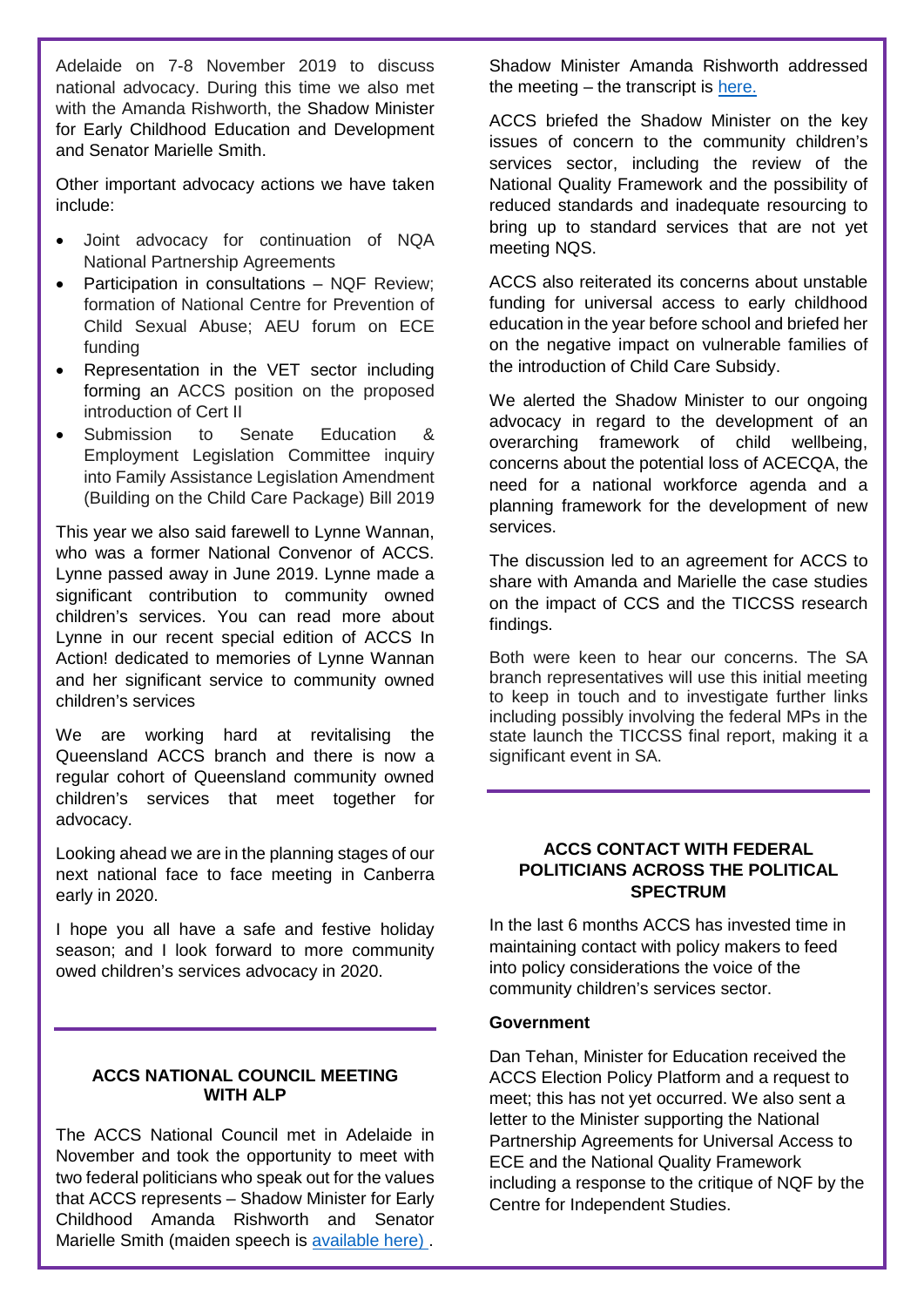The Minister for Families and Social Services also received the ACCS Election Policy Platform.

#### **Opposition**

Amanda Rishworth, Shadow Minister for EC received the ACCS Election Policy Platform and an invitation to attend the ACCS National Council meeting in her home state of SA.

Senator Marielle Smith also received an invitation to attend ACCS National Council meeting in Adelaide.

Kate Thwaites, new MP for Jaga Jaga and Linda Burney, Shadow Minister for Families and Social Services also received the ACCS Election Policy Platform.

#### **Greens**

Mehreen Faruqi, Spokesperson for education (including early childhood education) received the ACCS Election Policy Platform. We also supplied potential questions for Senate Estimates on the impact of the Child Care Subsidy.

Larissa Waters, Spokesperson for Women also received the ACCS Election Policy Platform.

#### **Nick Xenophon Team**

Rebekha Sharkie received the ACCS Election Policy Platform.

#### **ACCS REPRESENTS THE COMMUNITY SECTOR AT KEY NATIONAL FORUMS**

Linda Davison, ACCS Deputy National Convenor

#### **AEU National Forum on Early Childhood Funding**

This meeting was held at Australian Education Union (Vic Branch) offices in Southbank and was<br>attended by AEU representatives for all representatives for all States/Territories as well as other key stakeholders from ECEC organisations.

Kim Little, Deputy Secretary, Early Childhood Education Group, Department of Education and Training Victoria spoke to the group about significant reforms currently underway in Victoria. This was followed by a roundtable discussion about ECEC priorities and current activities across the country with respect to funding for 3 and 4 year old preschool.

The AEU has started a postcard campaign asking the Australian Government to commit to ongoing funding for Universal Access to Early Childhood Education for all 4 year olds. This will extend to a 'week of action' in February 2020 when services will be encouraged to invite politicians to visit and learn about the importance of early education and will culminate with the delivery of the signed postcards in March 2020.

The meeting also reviewed the letter that was sent to the then Prime Minister, Malcolm Turnbull in April 2018 with a statement calling for universal early learning for every Australian child. That letter referenced the *Lifting Our Game* report and was signed on behalf of 36 stakeholder groups, including ACCS. Participants at the EC Forum resolved to prepare an updated joint statement, referencing submissions to the Universal Access Review and Australia's standing with regard to international educational achievements, and reiterating the need to commit to funding certainty for early childhood education. The letter will be drafted, signed by a wide range of stakeholders and interested organisations and delivered to the Prime Minister's Office before the end of this year.

#### **Consultation Meeting – National Centre for the Prevention of Child Sexual Abuse**

The establishment of a National Centre for the Prevention of Child Sexual Abuse was Recommendation 9.9 from the Royal Commission into Institutional responses to Child Sexual Abuse. Specifically, the Commission's final report recommended that:

The Australian Government, in conjunction with state and territory governments, should establish and fund a national centre to raise awareness and understanding of the impacts of child sexual abuse, support help-seeking and guide best practice advocacy and support and therapeutic treatment. The national centre's functions should be to:

- raise community awareness and promote destigmatising messages about the impacts of child sexual abuse
- increase practitioners' knowledge and competence in responding to child and adult victims and survivors by translating knowledge about the impacts of child sexual abuse and the evidence on effective responses into practice and policy.

This should include activities to identify, translate and promote research in easily available and accessible formats for advocacy and support and therapeutic treatment practitioners; produce national training materials and best practice clinical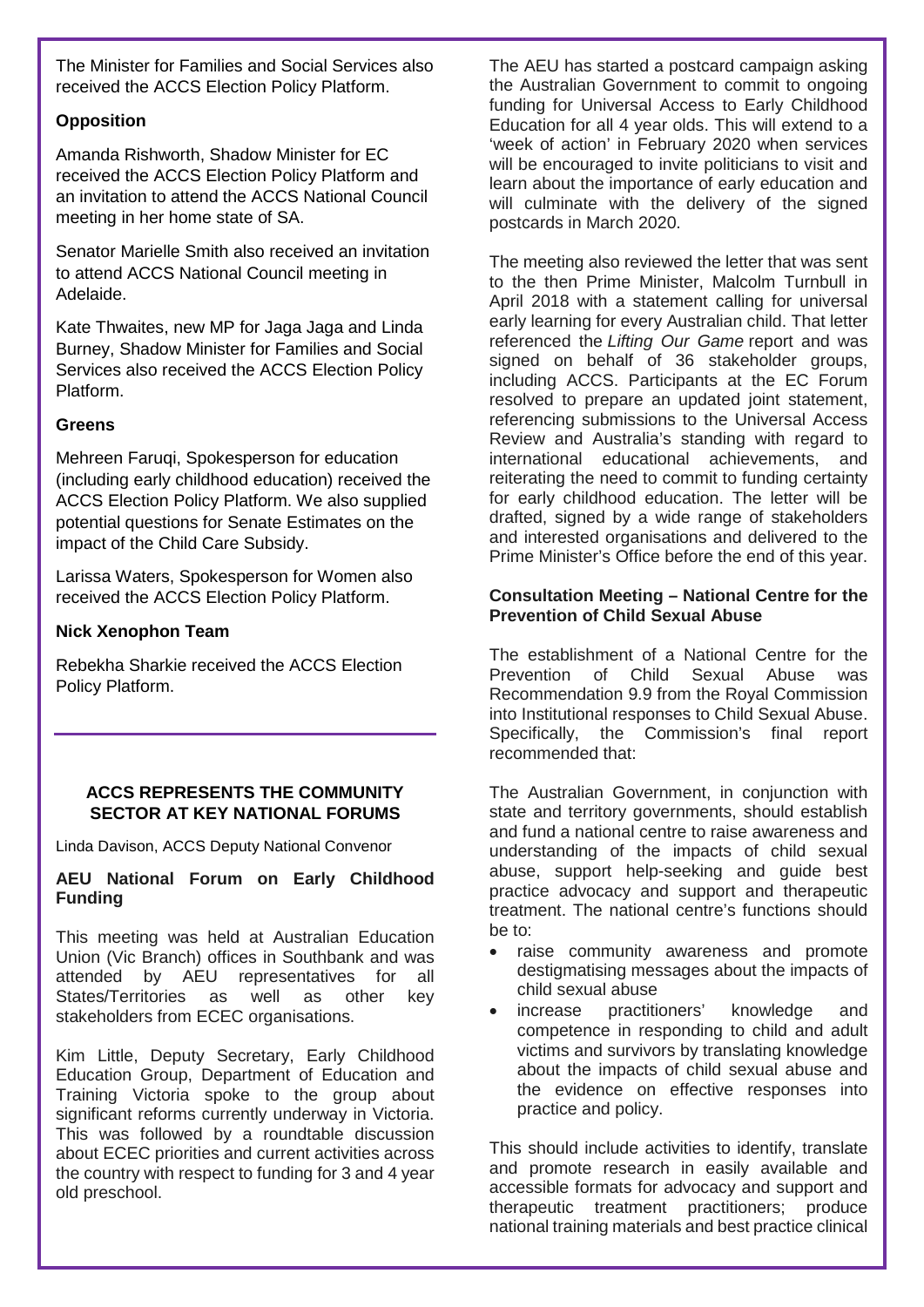resources, partner with training organisations to conduct training and workforce development programs; influence national tertiary curricula to incorporate child sexual abuse and traumainformed care and inform government policy making.

lead the development of better service models and interventions through coordinating a national research agenda and conducting highquality program evaluation.

The national centre should partner with survivors in all its work, valuing their knowledge and experience.

ACCS was able to contribute to a broad-ranging discussion to inform the establishment and design of the new National Centre, including gaps and opportunities; priorities for action; governance models; measures of success/impact.

#### **ACCS GUIDES VOCATIONAL TRAINING**

Brian Newman from ACCS Victorian branch continues to represent ACCS and Chair the Children's Education and Care Industry Reference Committee of the Australian Industry and Skills Committee.

In the May edition of *ACCS In Action!* Brian reported on a proposal to introduce a Certificate II in children's education and care as part of the current redrafting of the Children's Education and Care Training Package.

The key argument in support of this proposal is that it meets a particular need in remote, mainly Aboriginal, communities in children's services that do not fall under the NQF. Brian acknowledged that it must not be seen as a way to lower qualification requirements and believes that the IRC would be unanimous in this view.

ACCS National Executive discussed this with Brian and gave it full consideration. Ultimately it decided that it does not support the introduction of a Certificate II in the Children's Education and Care Training Package.

The reasons for this position are:

The requirement for educators to have at least Certificate III was hard won by advocates for quality including ACCS; to agree to a lesser qualification even if restricted to unregulated services risks undermining this win

- Cert II would not be recognised as a qualification under the National Quality Framework; therefore it is not a pathway into working in the wider ECEC sector
- ACCS understands that ACECQA and the Victorian Government do not support the introduction of Cert II – we stand with these leaders in the NQF
- The level of training and skill of educators is a key determinant of positive outcomes for children in ECEC; Cert II is less than a Year 10 equivalent which is a very low bar to set for people who wish to work with young children
- ACCS does not have confidence in any assurances that Cert II would not become a recognised qualification under the NQF in future, especially under an Australian Government which sees ECEC as caring, not education
- This risk is exacerbated if ACECQA were to be replaced with another organisation which does not have a strong background in quality ECEC
- ACCS does not see the investment in development of a Cert II in ECEC as the best use of available resources; as part of a workforce strategy these funds could be better put to resourcing culturally appropriate content and teaching styles to assist all educators working with young children to achieve Cert III qualification

#### **ACCS NATIONAL COUNCIL MEETING NOVEMBER 2019**

The ACCS National Council met in Adelaide on 7 and 8 November, with representatives from WA, SA, Victoria and NSW branches.

The Review of the Early Childhood National Quality Framework was the first issue on the agenda. Key questions arising from the discussion include:

- How is NQF and ACECQA funded beyond 2020?
- Moving forward what do we want this to look like, especially assessment and rating visits?
- Services rated Excellent: should excellent services be required to share their knowledge with other services?

The meeting then discussed how ACCS collaborates with other advocacy organisations and fleshed out criteria to decide when ACCS retains a unique voice and when we collaborate in joint submissions with other like-minded groups. It was proposed that ACCS consider collaborating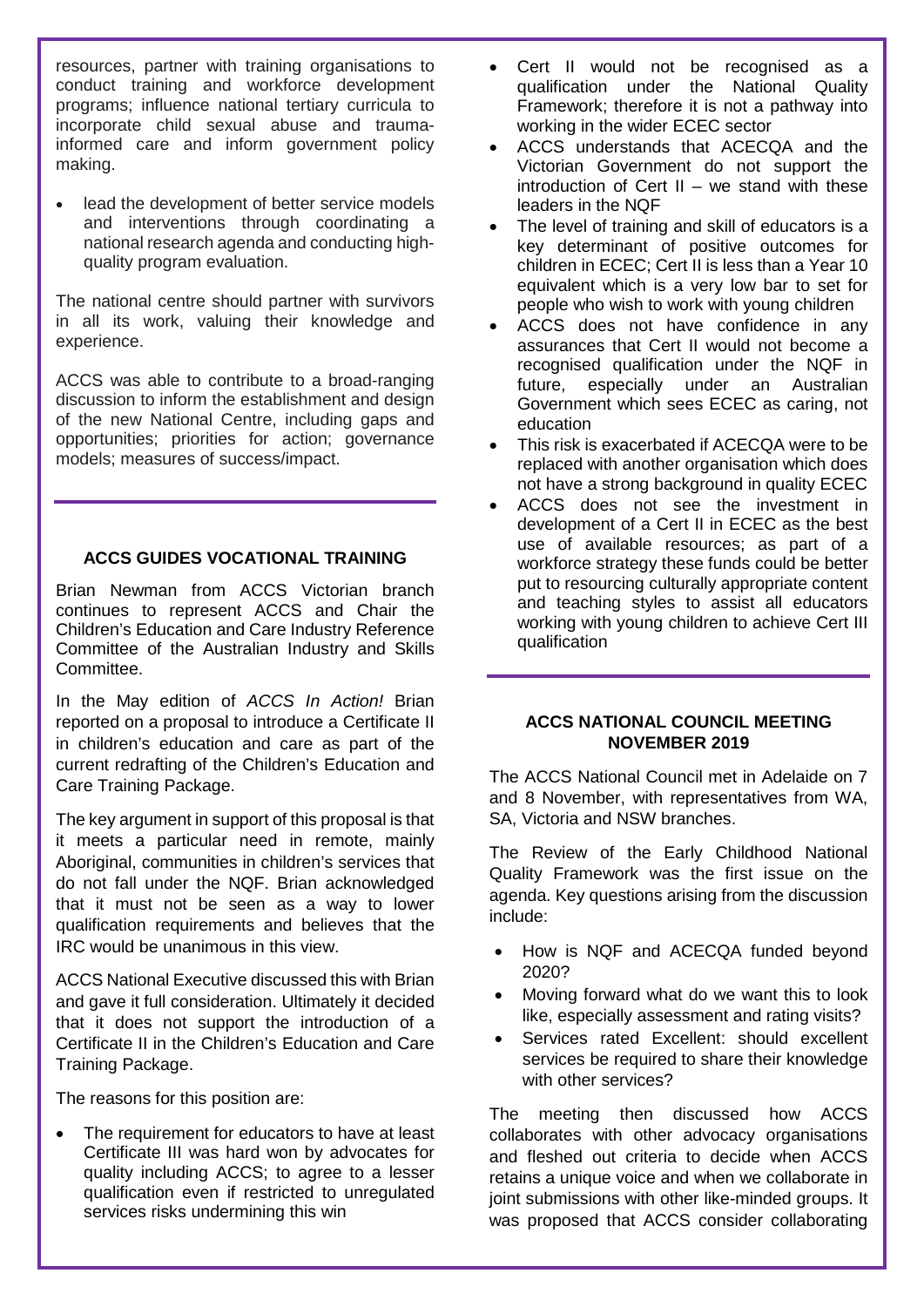with wellbeing advocates beyond the ECEC sector.

It was agreed to create a one-page snapshot of the findings of the current ACCS TICCSS research report to support advocacy, for use in state/territory forums and in membership drives.

There was discussion of the opportunities and risks of using the significant new research into the Australian [cost:benefit analysis b](https://www.thefrontproject.org.au/images/downloads/Cost-benefit%20analysis_brochure.pdf)y the Front Project in support of ACCS policy positions. ACCS is well placed to bring this data into a broad child and family wellbeing framework, which is increasingly the focus of governments in Australia and NZ. It was suggested that ACCS could use the model of an umbrella of child and family wellbeing, lining the umbrella with Aboriginal and Torres Strait Islander Families and underpinned by Education, Health and Early Intervention services. It was identified that ACCS needs short, medium and long term strategies in entering into economic cost:benefit arguments, marrying the cost benefit analysis with the values that we hold.

The meeting discussed challenges to the sustainability of children's services in the current funding model and difficulties in the introduction of CCS. ACCS will send case studies from members to government and opposition as well as to the department.

The meeting then turned to the difficult issue of how ACCS should advocate for national consistency in delivery of Universal Access to ECEC, given the risk of governments agreeing to adopt the lowest state standards. It was agreed that ACCS would adopt the following policy position:

UAECE should be accessible to children 2 years before schooling in an accredited Early Childhood Education and Care service regardless of setting, with an annual audit linked to the governance of the service.

The current ACCS Policy Platform for the 2019 Federal Election was reviewed and it was decided to draft a document in response to the cessation of ACECQA.

Ensuring the sustainability of ACCS was discussed and it was decided to update the ACCS social media policy to promote membership and to develop a corporate partnership policy to support the work of ACCS nationally.

The Shadow Minister for Early Childhood Education, Amanda Rishworth addressed the meeting and was joined by Senator Marielle Smith to discuss opportunities for ACCS to influence early childhood policy.

#### **ACCS BRANCH UPDATES**

#### **NSW Branch**

The NSW Department of Education has improved preschool affordability for families with its Start Strong funding that commenced in 2016 and will continue to 2012. This funding targets children in the year before they start primary school and is available to help these children attend 600 hours per year in a quality early childhood education program. 75% of the additional funding must be passed on to families through fee reductions. Where children do not attend for 600 hours per year this funding is capped at 50%. Additional funding has been provided to support children of Aboriginal or disadvantaged backgrounds to participate in early learning. Start Strong funding is available for preschools and eligible long day care centres.

The NSW Department of Education is also looking at ways it can support the growth of OSHC in areas of no, or under supply. The OSHC funding includes \$50 million for before and after school services for infrastructure to buy new equipment and expand facilities to create more places; \$20 million aimed at those communities where a standalone service may not be viable, including smaller schools and rural and remote communities; and \$8 million over four years for a team of specialists to help coordinate services and resources on an area or regional basis to provide proactive and on the ground assistance for set-up, contract management and service transition.

#### **Victorian Branch (Community Child Care)**

With 3-year-old kinder reforms on our doorstep for 2020, there has been a state wide advertising campaign launched in Victoria with the tagline 'Best Start, Best Life'. The campaign is to build awareness of the program and also to attract more than 4000 ECT's and 2000 educators who are needed over the next decade. Financial support to upskill or study is available. There is more information available on the website. [https://www.vic.gov.au/three-year-old](https://www.vic.gov.au/three-year-old-kindergarten-victorians)[kindergarten-victorians](https://www.vic.gov.au/three-year-old-kindergarten-victorians)

Also just announced is ongoing grant funding to support provisionally registered teachers in transitioning to full registration. This is an exciting initiative to support our new graduates in their foundation years of teaching.

Earlier this year Community Child Care's executive director Julie Price and the Victorian ACCS rep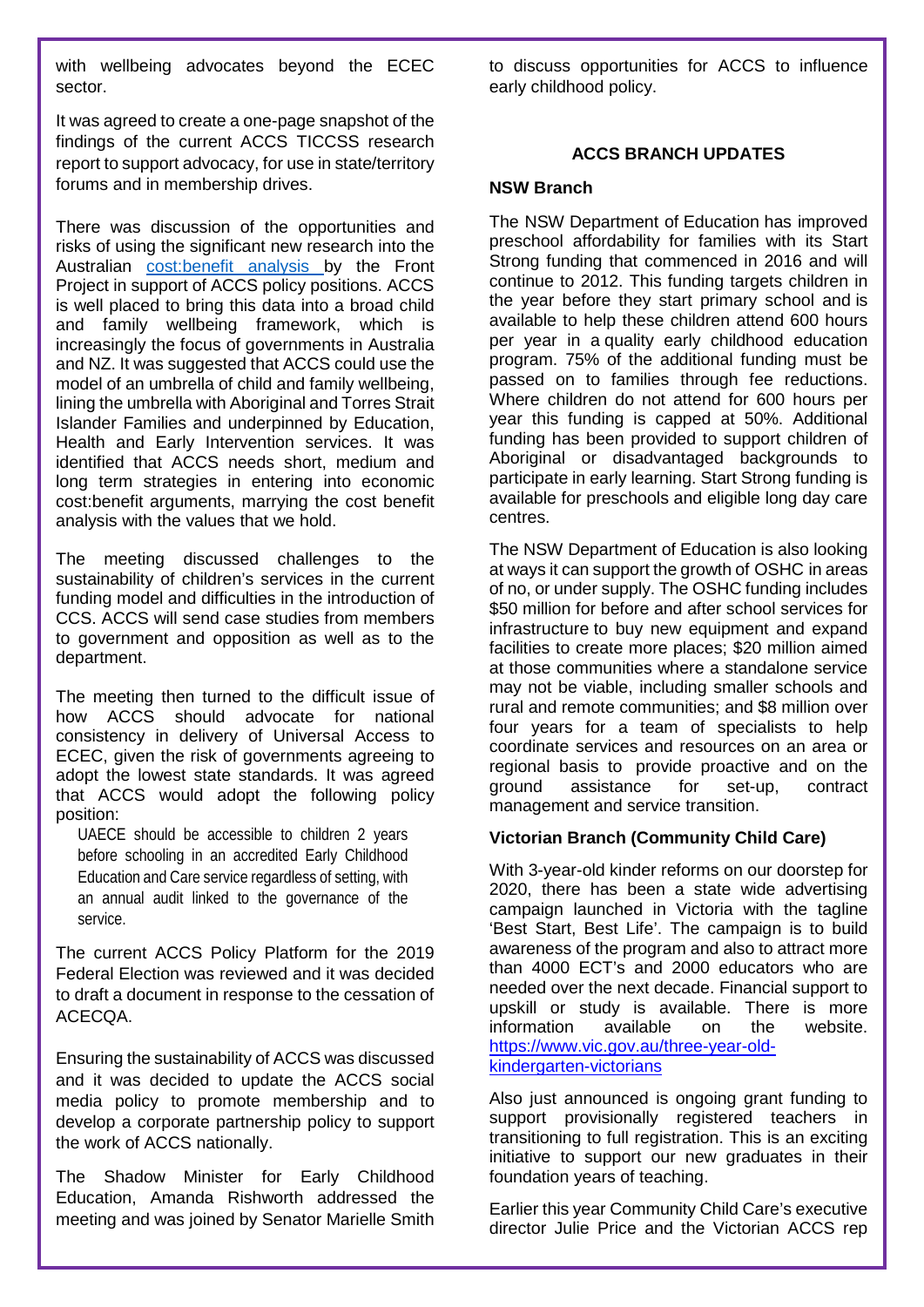Daniela Kavoukas trekked off to Thessaloniki in Greece to present some key findings about the not for profit sector and how it is tracking compared to the national average. The Trends in Community Children's Services Survey research, undertaken by ACCS was a great support to providing this information at the European Early Childhood Education Research Association's Conference.

CCC has been an active part in many consultations with the state to support the continued reforms in Victoria. A key focus this year has been to inform the Education Minister of the importance of OSHC and to think about how OSHC can be included in the infrastructure of new schools and grants across the state.

#### **Queensland Sub-Branch**

QLD have been working hard to create a State Sub-Branch of ACCS. With four meetings held this year in Brisbane it has been wonderful to have representation from centre based care, OSHC & FDC. In the latest push to expand interest, we have organised teleconference facilities to support services who cannot make it into Brisbane and to ensure our voices are a true illustration of our whole state.

#### **SA Branch**

The AGM for ACCS SA was held on 5<sup>th</sup> November 2019. Carrie Johnson will be continuing as the Convenor; Robyn Geisler will continue as secretary/treasurer. We have a total of 10 members on the Executive Committee who we believe will enable us to have a stronger voice.

A continuing item on our agenda is to seek opportunities to raise the profile of long day care in the broader field of Early Childhood Education and Care given that State advisory committees have not met for extended periods.

Key moments:

- June 2019: NQF Review ACCS SA put in a submission
- August 2019: The Advertiser article titled "Push for childcare zoning" by Tim Williams in response to an earlier article "Childcare Crisis" and "Centres warned on Fee Rises" in which the views expressed by Australian Childcare Alliance SA President that were not in line with ACCS SA views.
- August 2019: Presented at Community Children's Centres SA (CCCSA) to delineate the roles of ACCS and CCCSA in the arena of advocacy and to increase awareness of Directors of ECEC services to the importance of the role of ACCS to increase membership.
- ACCS SA has reviewed its documentation to the sector to attract more members with an improved level of information about our role in advocacy for the sector.
- September 2019: contact with Department Innovation and Skills, invitation to "Industry and Training Provider Forum". This presented an opportunity for ACCS SA to be represented in the initial consultation process, with follow up sessions to be announced. Contact has also been made in regard to the Industry Skills Councils whose Early Childhood Education and Care representation is made by 2 delegates of Australian Childcare Alliance SA.
- September 2019: request to Minister for Education, John Gardner – seeking a meeting to discuss: Planning Controls for building new services and Qualifications for educators.
- October 2019: National Skills Commission Co-Design Workshop. This is part of the Federal Department of Employment, Skills, Small and Family Business national consultations on the three key initiatives of the Australian Government's \$525 million Skills Package [Delivering Skills for Today and](https://www.employment.gov.au/node/10312)  [Tomorrow.](https://www.employment.gov.au/node/10312)

Future actions:

- Attend a face to face meeting with the Minister for Education to discuss our concerns, on 11<sup>th</sup> November 2019
- Participate actively in face to face meetings for ACCS National, both here in Adelaide and interstate.
- Identify our two to three main concerns that could be addressed on a state level, not just nationally.
- Investigate further opportunities to raise the profile of ECEC

#### **WA Branch (Carewest**)

Declining Membership has continued to be a challenge leading to the 'recycling' of longstanding members to enable the association to remain operational. Furthermore, the percentage of active members is limited.

One key factor impacting on the low level of engagement is the fact that members are Service Directors and the increasing workload of managing one or more services results in minimal time available to commit to participating in activities outside of the day to day operations.

The feeling of overwhelm is compounded by the ever-increasing demands placed on services especially from the changing requirements impacting on service staff. Other issues impacting on this overwhelm, for example, is the difficulty of